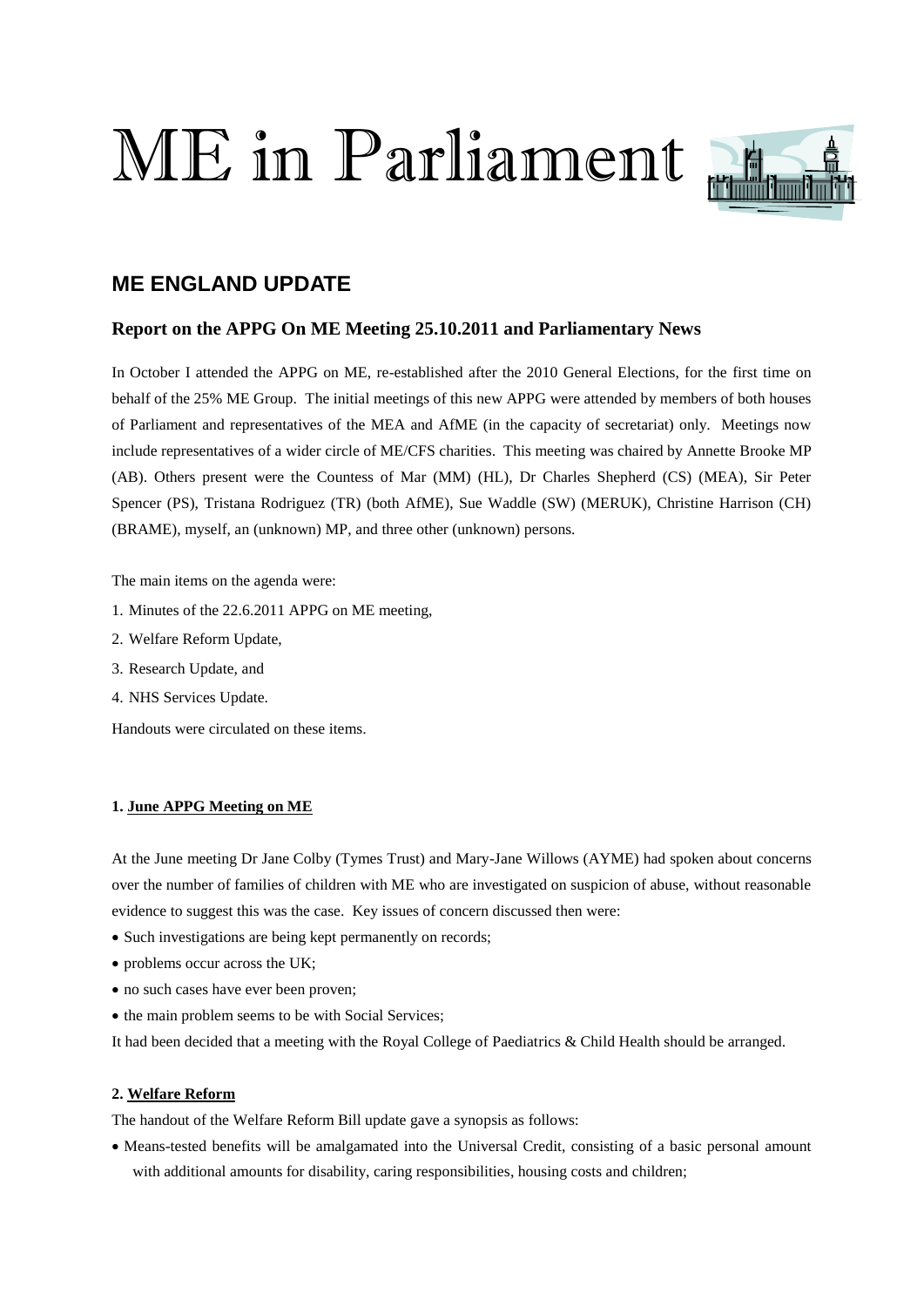- Disability Living Allowance (DLA) for people of working age to be replaced by a Personal Independence Payment (PIP);
- Incapacity Benefit (IB) to be replaced by Employment Support Allowance (ESA) [already underway];
- ESA claimants have to undergo a Work Capability Assessment (WCA), to determine whether they are eligible.

As part of Professor Malcolm Harrington's 2nd year independent review of the ESA Work Capability Assessment (WCA), representatives from the 'Forward-ME' Group and four other organisations - Arthritis Care, MS Society, National AIDS Trust and Parkinson's UK - are continuing to work with Prof Harrington on a group considering problems in how the descriptors relate to people with fluctuating medical conditions.

The report on fluctuating medical conditions and WCA descriptors has been discussed with a DWP Scrutiny Group during the past 3 months and they are close to reaching agreement on a modified version which will go to Professor Harrington very soon.

CH, CS and PS had attended a DWP seminar on 17th Aug where Professor Harrington reported on the current state of his review, in particular implementation by the DWP of his recommendations from the first year review and what still needs to be done. Professor Harrington had invited representatives from a range of charities to comment on specific problems which people currently face with benefit applications and the IB to ESA changeover. Some key points had emerged from the discussion. There appears to be a problem with Atos assessors dealing with cases. These health care professionals are now required to read an 'evidence based protocol' on 'CFS/ME' as part of their induction training and are required to engage in a programme of continuing medical education, including modules on 'CFS/ME'. Feedback to charities shows that patients find it difficult to obtain ESA, but a significant number are successful if they go to appeal.

The Work & Pensions Committee on 26.7.11 had published findings of its Inquiry into the role of Incapacity Benefits reassessment in helping claimants back into employment. The report was critical in many respects; one aspect concerning the fact that the WCA as introduced in 2008 was flawed, which had resulted in the high success rate of appellants.

Those present at the 25<sup>th</sup> October APPG meeting confirmed many of the above problems. MM said she would try to obtain a copy of the 'evidence based protocol' on 'CFS/ME' from the HL library. CS reported on meetings with the DWP; he said they were near to agreeing a final document (on WCA) and Professor Harrington hoped for the end of October for this.

#### **3. Research Update**

The Research Briefing included details of the ME Biobank, funding for which has now been secured with contributions from AfME, the MEA, MERUK, and a private donor. Work on setting this up started in August.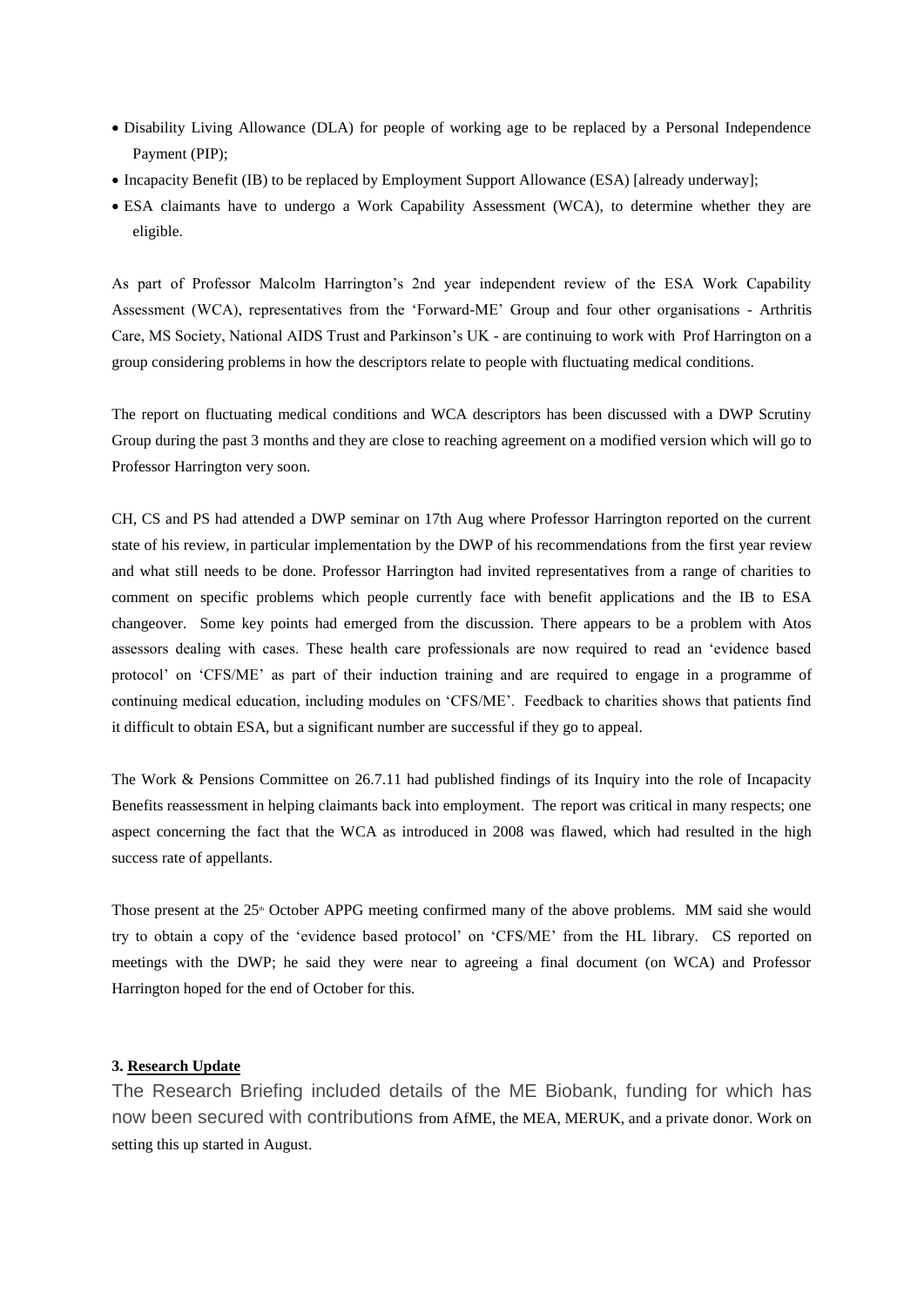Research applications in respect of the £1.5m funding initiative from the MRC are currently being reviewed and a prioritisation meeting is planned for November. CS said that the ME/CFS Expert group was not involved in decisions, which were expected in December.

A recently published Norwegian study using the anti-cancer drug Rituximab on a small number of ME patients had shown promising results; this causes depletion of B lymphocytes. CS stressed that further studies were needed and issued caution because the drug can have serious side effects. [see article on this in Research Update, page 16-17, including reaction from 25% ME Group medical adviser Dr Nigel Speight.]

XMRV research seems to have come to a halt following the publication of results from 9 laboratory US studies which failed to find the virus in blinded samples from patients who had earlier tested positive. Dr Judy Mikovits who led the original XMRV research had left her post as research director at the WPI in Reno, Nevada. CS said that there was now a big question mark over any future research into retroviral disease.

#### **4. NHS Services Update**

The NHS services briefing paper set out concerns from ME patients that the limited NHS services that are currently available will be reduced further, following the closure of the only ME specialist patient unit at Queens Hospital in Romford recently. An AfME survey had shown that the majority of 977 responses wanted specialist ME Services in the NHS to be protected and over 90% wanted an increase in services across the UK. But there are also concerns about the poor quality of treatment in some hospitals and there are great disparities across the country with regard to social care and NHS services, as highlighted in the 2010 APPG Inquiry Report into NHS Service provision for ME/CFS. That report recommended that the DoH takes steps to remedy these shortcomings and ensure that each PCT offers a full range of services, especially to children and the severely affected.

Those present at the meeting commented that GPs admit ME/CFS is a difficult disease to recognize and detect – they realise there is a problem. No other illness is managed so badly. Currently there is little progress with the RCGP and there are problems with the NICE guidelines. CH reported on great difficulties they have in Norfolk in accessing NHS services, and PS said matters were particularly bad in Northern Ireland and Wales. It was suggested that the APPG on ME could encourage parliamentarians to obtain a comprehensive picture of what goes on in the whole country. The chair suggested that a letter should be compiled for MPs, and an appointment with the Minister should be sought.

#### **25% ME Group Input**

Due to a printer failure, papers available from the 25% ME Group could not be presented to the APPG on ME meeting. To highlight the problems which ME/CFS patients now face, the following have subsequently been submitted to the chair and others present at the APPG meeting:

- **Welfare & Disability Benefits** issues identified & 25% ME Group activity in response;
- **Impact of Spending Cuts on Access to Basic Services -** 25% ME Group briefing paper for elected representatives, produced for ME Awareness Week; covers access to personal care, and access to benefits;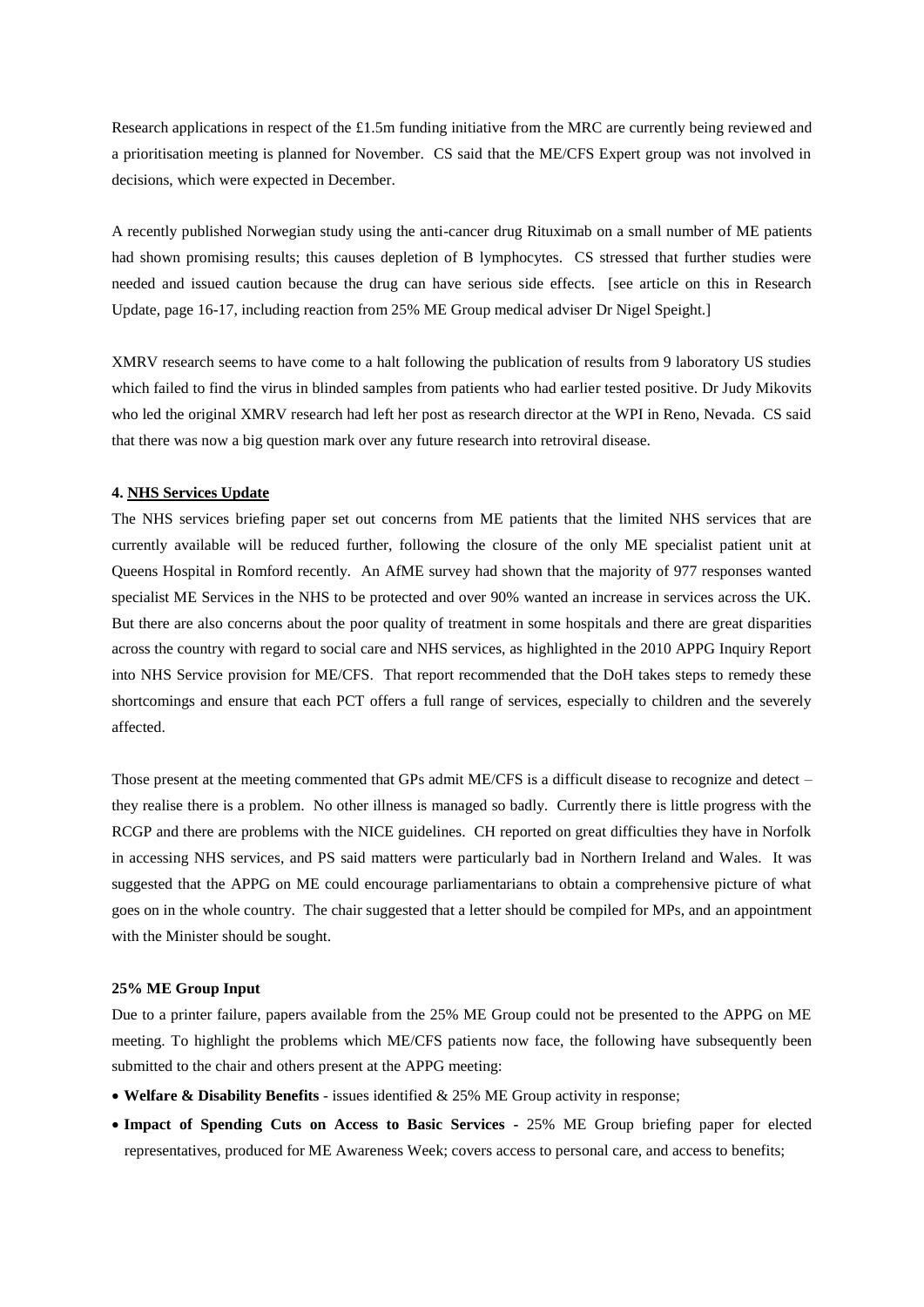- **Appeal for appropriate care**  from Kay Gilderdale, sent to APPG in response to the NHS services briefing paper (item 4 above);
- **Media Mischief & Misreporting & 25% ME Group responses**.

### **Overview of Other Recent Parliamentary Developments**

Important updates on recent parliamentary activities are posted on the MEA website, including the following:

- **APPG on ME – summary of the meeting with the Childrens' Minister:** On the 2nd of November the APPG's parliamentary members and Tristana Rodriguez of AfME met with Tim Loughton MP, the Childrens' Minister, and his assistants, who were informed of details on multiple problems which children with ME have in schools, education and with medical support. In addition parents were often falsely accused of Munchausen Syndrome by Proxy and more recently labelled with the term 'False illness ideation'; allegations which would remain permanently on their medical records, even if parents were exonerated. Details and data had emerged at the June APPG on ME meeting (see item 1. above). The Minister promised to look into the problems, requested more statistical data, and will report back to APPG chair Annette Brooke MP.
- **Welfare & Benefit Reform:** On the 21st of November members of the APPG on ME MM, AB, Ian Swales and members of other APPGs involved with Prof. Harrington's group on fluctuating conditions (see item 2. above) attended a meeting at the House of Commons attended by the DWP and the Chair of the Select Committee on Work and Pensions. Main issues discussed were how proposed changes to the benefit reform - WCA descriptors and change from DLA to PIP for people of working age along with proposed assessment procedures - would affect such people. Also discussed was a proposed time limit on contributory ESA for those in the work-related activity group (WRAG). This means that means testing would begin after a person had received WRAG ESA for a year.
- **Work Capability Assessment Review:** Members of Prof. Harrington's Fluctuating Conditions Group (incl. CS) met before and after the above joint APPG meeting, to finalise a report agreed upon during 6 months' of discussions with a DWP Scrutiny Group. This report's conclusions and recommendations on WCA descriptors formed part of Prof.  $\bullet$  Harrington's  $2^{\omega}$  year review, presented to a DWP meeting on 24th November.

The Minister accepted the latest Harrington recommendations. According to the Ministerial statement, these include introducing checks on benefit decisions to ensure fairness and consistency, and working with disability groups to help develop guidance for Atos healthcare professionals and Decision Makers.

• **Parliamentary Questions, Countess of Mar :** On the 21st of November the Countess of Mar received answers to two questions relevant to ME/CFS in the HL.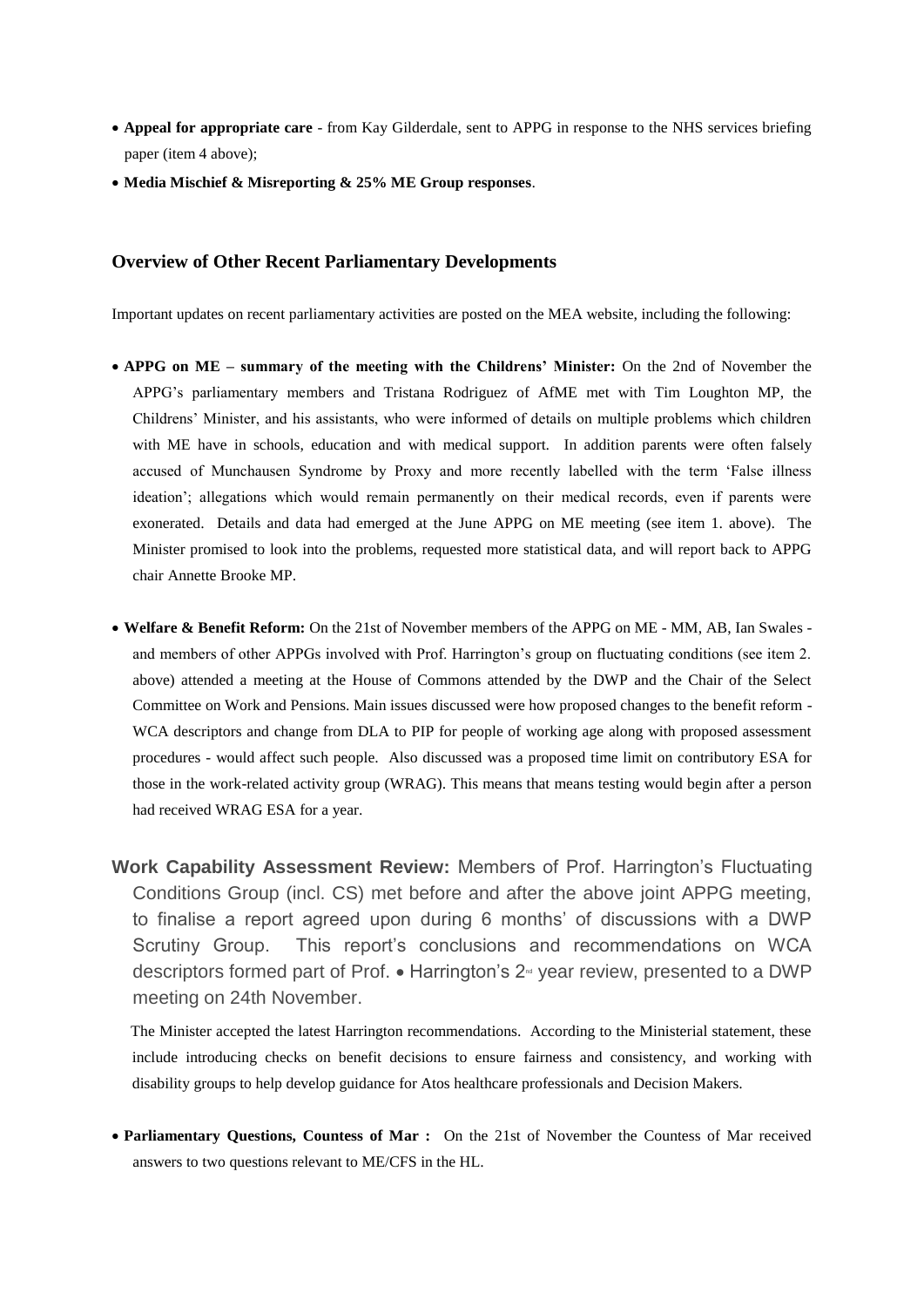The 1<sup>st</sup> question was why the DWP guidelines define CFS/ME as *"an illness that is characterized by physical and mental fatigue and fatigability"* when the WHO classify it as a neurological disease. The Minister for Welfare Reform, Lord Freud, replied that this referred to the symptoms associated with the condition and was not a reference to its aetiology or classification.

Her  $2<sup>\omega</sup>$  question was how the government would ensure that children of parents misdiagnosed with fabricated or induced illness, Munchausen Syndrome by proxy, or borderline personality disorder, would not be subject to the recently announced fast-track adoption procedures. Parliamentary Under-Secretary of State for Education, Lord Hill, replied that the government was not introducing new fast-track adoption procedures, but were working with courts and local authorities in efforts to ensure that more looked-after children were placed with prospective adopters more quickly if that was the right plan. The decision that a child in care cannot return safely home must be reached in the light of the best available evidence regarding the capacity of the birth parent(s) to safeguard and promote the child's welfare, including, where appropriate, medical evidence.

- **'CFS/ME' not a mental health disorder, Minister for Welfare Reform tells the Countess of Mar …**  Also on the 21st of November, the Countess of Mar published an exchange of correspondence she had with Lord Freud, Minister for Welfare Reform, DWP. Lord Freud had sent a letter to her apologising unreservedly for his department's mishandling of correspondence from Professor Malcolm Hooper, which had requested clarification on that department's classification of CFS/ME. The Minister confirmed that the DWP does not classify CFS/ME as a mental health disorder.
- **….** *"The majority of claimants with CFS/ME do not exhibit such [neurological] signs"* **:** Lord Freud also discussed the department's CFS/ME training module and said, regarding why nurses are used to assess people with the illness: *The Government's contract with Atos Healthcare required that doctors are used to assess claimants with conditions that are likely to have complex central nervous system examination findings. The majority of claimants with CFS/ME do not exhibit such signs and therefore CFS/ME is not on the list of conditions that are required to be assessed by a doctor. However, if a claimant with CFS/ME has neurological signs, they will be passed to a healthcare professional with the requisite expertise.*

*Comment from Helen Brownlie: This is potentially a very important statement:* if you have neurological signs but have been assessed by someone other than a doctor when claiming benefits - either via a face to face assessment or a medical report form completed in your absence - then you may have grounds to challenge any decision so reached. For guidance on neurological signs see the summary 'Canadian' guideline. If you require assistance or clarification regarding this please contact me on the advocacy line (details are on p14)

#### **Brief details of Forward-ME Group meetings**

**5th May Guest speaker was Arlene Wilkie, CEO of the Neurological Alliance.** The group decided to become a member of the Neurological Alliance; they also invited Ms Wilkie to join the Forward-ME Group, which she agreed to do.